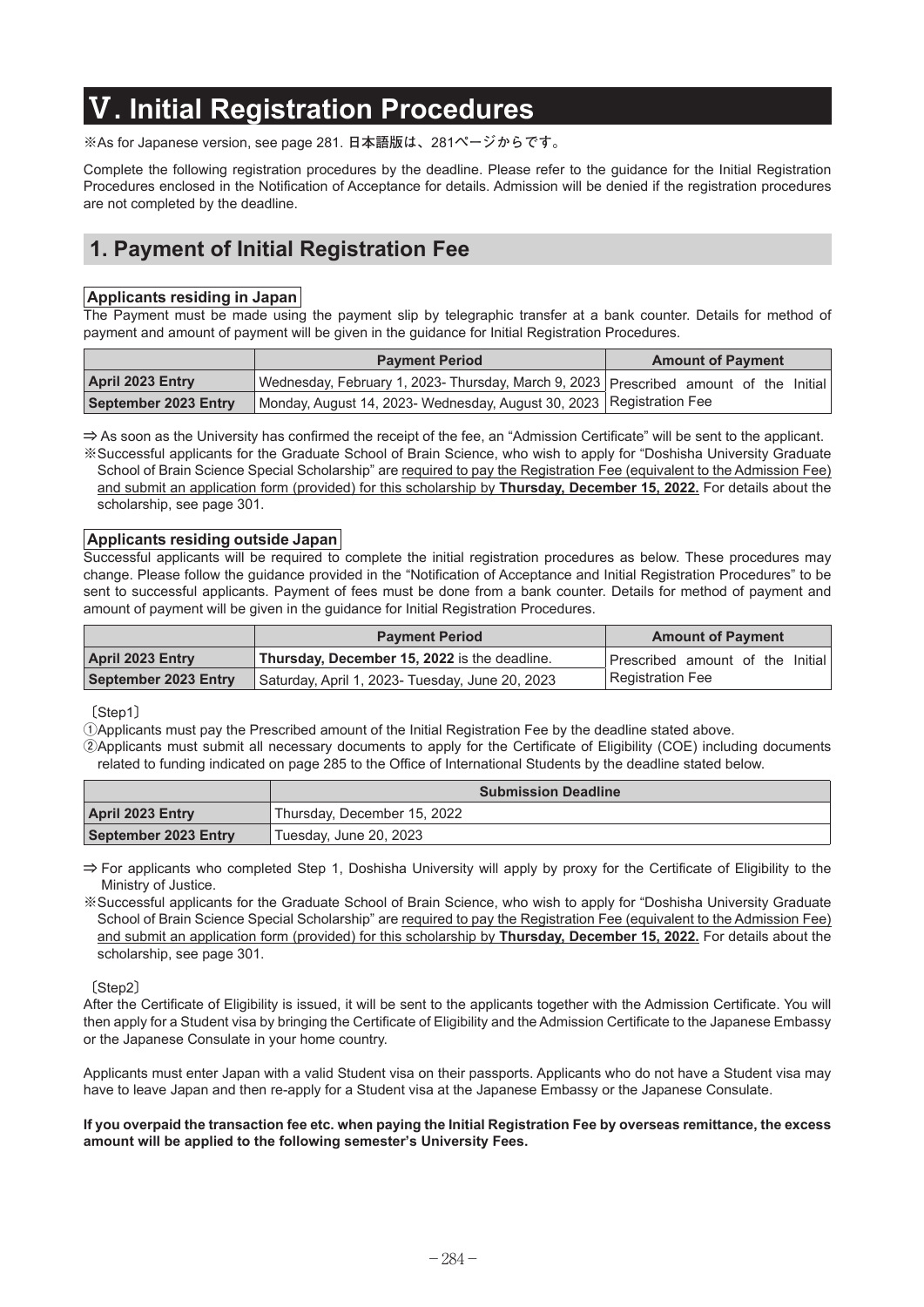### **◆**Documents Related to Funding to Obtain a Certificate of Eligibility**◆**

#### **①If the applicant supplies the funds by him/herself:**

- Bank Account Balance Statement of the applicant (the balance statement should show sufficient funds to cover the university fees for one year **+** a minimum of ¥100,000 **×**12 months to cover living expenses. **It should be issued by a bank which is able to transfer the funds to Japan in Japanese yen.)**
- Certificate of Employment (or Verification of Employment) of the applicant
- Certificate of Annual Income (or a Tax Certificate indicating the applicant's total income for the previous year) of the applicant

#### **②If a family member, a relative of the applicant (or any other person) supplies the funds:**

- Statement of Financial Support (prescribed form) filled out by the sponsor (if the form is filled out in a language other than Japanese or English, a Japanese or English translation done by a professional translator must be attached).
- Bank Account Balance Statement in the sponsor's name (the balance statement should show sufficient funds to cover the university fees for one year **+** a minimum of ¥100,000 **×**12 months to cover living expenses. **It should be issued by a bank which is able to transfer the funds to Japan in Japanese yen.)**
- Certificate of Employment (or Verification of Employment) of the sponsor
- Certificate of Annual Income (or a Tax Certificate indicating the applicant's total income for the previous year) of the sponsor
- Document to prove the sponsor's relationship with the applicant (one of the followings: a copy of the Family Register, Birth Certificate, Resident Card or Public Certification of Kinship)

#### **③If the applicant supplies the funds through a scholarship:**

• Scholarship Certificate indicating the amount, duration of the scholarship, and the name of sponsoring foundation or institution

#### **④If a sponsor residing in Japan supplies the funds:**

- Statement of Financial Support (prescribed form) filled out by the sponsor
- Tax Certificate indicating the sponsor's total income for the previous year (one of the followings: Withholding Tax Slip, copy of Final Income Tax Return, Residential Tax Return or Income Tax Certificate)
- If the sponsor is a relative of the applicant, a document to prove the sponsor's relationship with the applicant (one of the following: a copy of the Family Register, Birth Certificate, Resident Card or Public Certification of Kinship)
- If the sponsor is an acquaintance or a friend, an explanatory note mentioning the relationship with the applicant and a picture taken together, etc.

 **\*** If you have multiple sponsors, submit the required documents for all of them.

 **\*** If you have any inquiries regarding the documents related to funding, please contact the Section for International Admissions, Office of International Students, International Center (Imadegawa Campus).